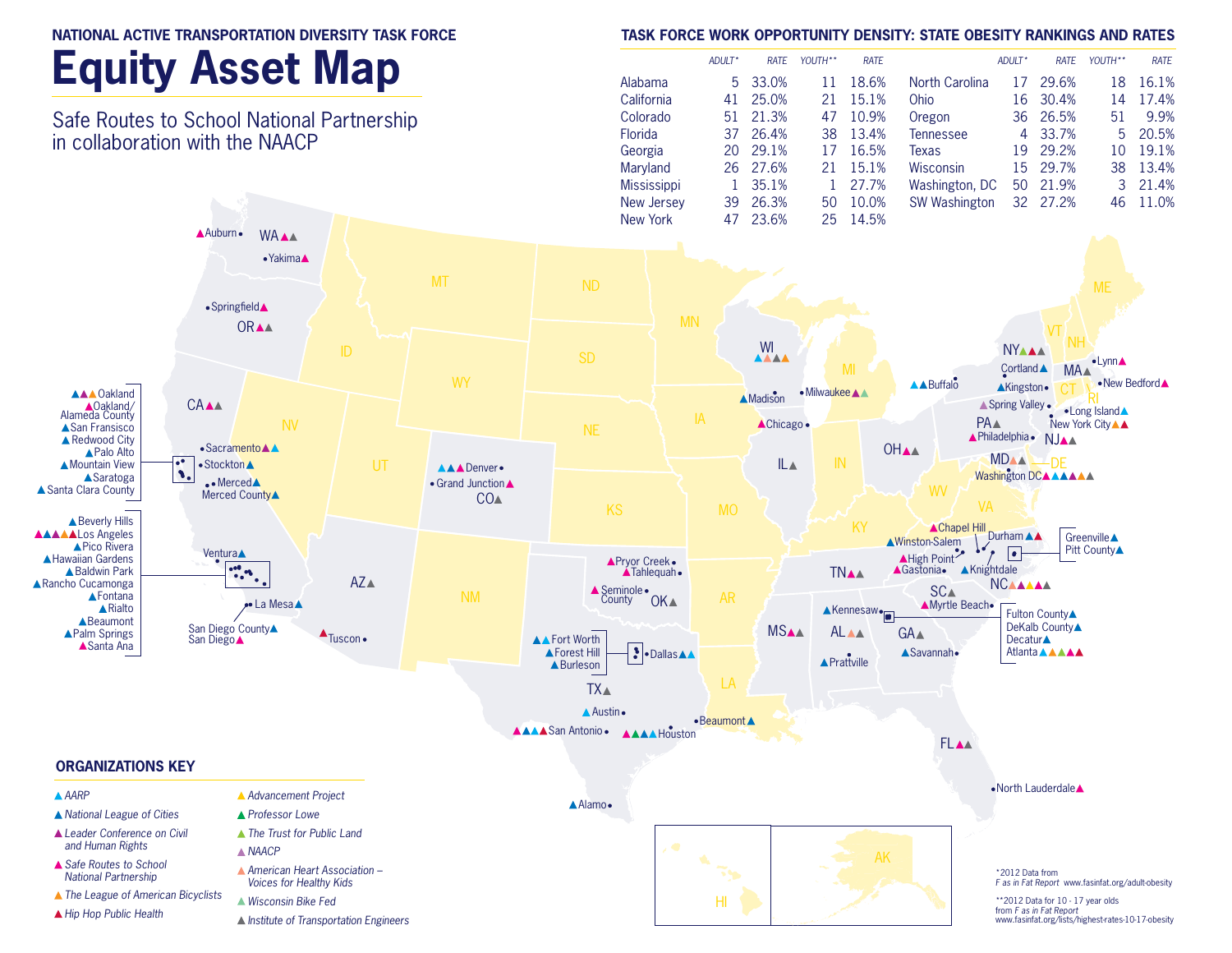## **AARP**

#### **www.aarp.org/livable-communities**

AARP is a nonprofit, nonpartisan organization that helps people 50 and older improve the quality of their lives.

#### **Projects**

**Livable Communities:** A livable community is one that is safe and secure, has affordable and appropriate diverse housing and transportation options, and supportive community features and services. Once in place, these resources enhance personal independence, allow residents to age in p lace, and foster residents' engagement in the community's civic, economic, and social life.

#### **Where We Are**

48 out of 53 states (DC, PR, and Virgin Islands) are working on livable communities initiatives. 28 Communities in 15 states working on World Health Network Age Friendly Communities Initiative. Texas specifically has enrolled San Antonio, Austin, Houston, Dallas, and Fort Worth in age friendly community initiatives. Similar work is also occurring in Atlanta and Augusta, GA with a transportation/housing focus. NY (Long Island), Boston, and DC are also working on age friendly communities. Work specific to SFTS is occurring in New Mexico.

## **ACTIVE LIVING RESEARCH**

#### **www.activelivingresearch.org**

Active Living Research (ALR) provides credible and actionoriented research results that address the root causes of childhood obesity and physical inactivity. With a focus on communities, active transportation, schools, and parks and recreation, ALR works with advocates, practitioners, policymakers and other organizations interested in reversing the childhood obesity epidemic and promoting active living.

#### **Projects**

Research-based. Meta-analysis.

#### **Where We Are**

Funded 212 studies across the country.

## **ADVANCEMENT PROJECT**

#### **www.advancementprojectca.org/?q=ap-ca-urban-peace**

Advancement Project is a next generation, multi-racial civil rights organization. Rooted in the great human rights struggles for equality and justice, we exist to fulfill America's promise of a caring, inclusive and just democracy. We use innovative tools and strategies to strengthen social movements and achieve high impact policy change.

#### **Projects**

The **Urban Peace program** at Advancement Project reduces and prevents community violence, making poor neighborhoods safer so that children can learn, families can thrive and communities can prosper.

#### **Where We Are**

CA-Deep dives in the city of Los Angeles. Urban Peace has conducted statewide technical assistance through the Building Health Communities Initiative. AP has conducted trainings in TN, OH, and NC.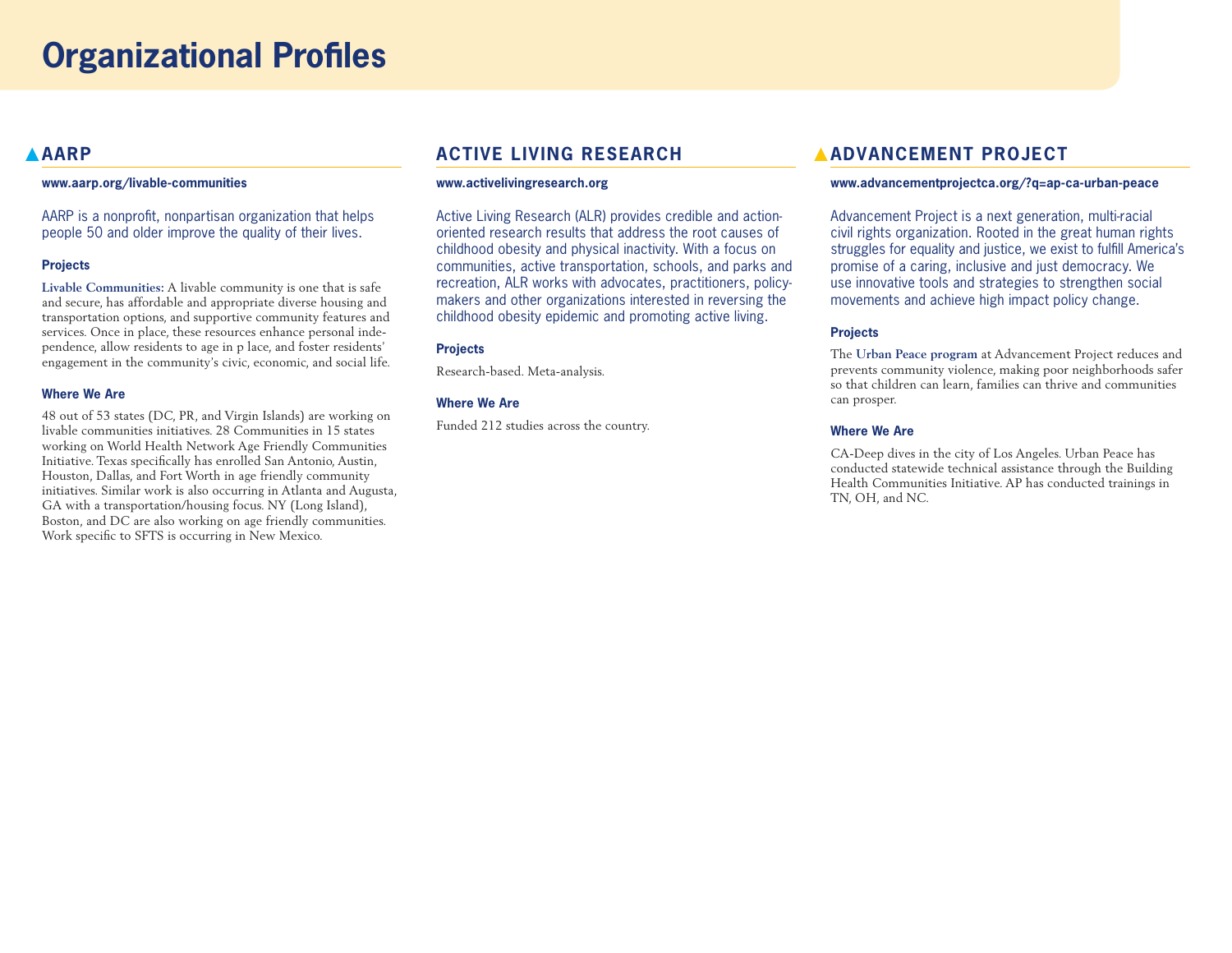## **Organizational Profiles**

## **AMERICAN HEART ASSOCIATION – VOICES FOR HEALTHY KIDS**

#### **www.heart.org/HEARTORG/Advocate/Voices-for-Healthy-Kids\_UCM\_453195\_SubHomePage.jsp**

The American Heart Association is the nation's oldest, largest voluntary organization devoted to fighting cardiovascular diseases and stroke.

#### **Projects**

**Voices for Healthy Kids**, a joint initiative of the Robert Wood Johnson Foundation (RWJF) and American Heart Association (AHA), works to help all young people eat healthier foods and be more active. Nearly one in three kids and teens is overweight or obese. By engaging, organizing and mobilizing people in communities across the United States, Voices for Healthy Kids will help make the healthy choice the easy choice in the places where children live, learn, and play. To do so, Voices for Healthy Kids focuses on work in six areas.

#### **Where We Are**

Statewide campaigns in Maryland, NC, AL, MS, IO, MN, OH, and DC.

## **LEADERSHIP CONFERENCE ON CIVIL AND HUMAN RIGHTS & POLICY LINK**

#### **www.civilrights.org/transportation**

The Leadership Conference on Civil and Human Rights is a coalition charged by its diverse membership of more than 200 national organizations to promote and protect the civil and human rights of all persons in the United States. Through advocacy and outreach to targeted constituencies, The Leadership Conference works toward the goal of a more open and just society – an America as good as its ideals.

Policy Link is a national research and action institute advancing economic and social equity by Lifting Up What Works. Founded in 1999, Policy Link connects the work of people on the ground to the creation of sustainable communities of opportunity that allow everyone to participate and prosper. Such communities offer access to quality jobs, affordable housing, good schools, transportation, and the benefits of healthy food and physical activity.

### **Projects**

LCCR & Policy Link Co-Chair the **Transportation Equity Caucus**: The Transportation Equity Caucus is a diverse coalition of organizations promoting policies that ensure access, mobility, and opportunity for all. Transportation equity is a civil and human rights priority. Access to affordable and reliable transportation widens opportunity and is essential to addressing poverty, unemployment, and other equal opportunity goals such as access to good schools and health care services. However, current transportation spending programs do not equally benefit all communities and populations. And the negative effects of some transportation decisions such as the disruption of low-income neighborhoods are broadly felt and have long-lasting effects. Providing equal access to transportation means providing all individuals living in the United States with an equal opportunity to succeed.

#### **Where We Are**

In 2013 developed MOU's with member organizations to work in DC, OR, CO, NC, PA, and CA. Transit Funding initiatives in MI. Eco-bus pass initiatives in Oakland and Bay Area. Disability and Transit Initiatives in Sacramento. SB375 calls for all MPO's to have a sustainability plan that promotes equity. Complete Streets Campaign in Kansas City. Sidewalk initiatives in South Saint Louis. Milwaukee, WS transit and equity projects. The organizations that make up the Transportation Equity Caucus cover the entire country.

## **NAACP**

#### **www.naacp.org/programs/entry/health-programs**

The mission of the National Association for the Advancement of Colored People is to ensure the political, educational, social, and economic equality of rights of all persons and to eliminate race-based discrimination.

#### **Projects**

The NAACP is committed to eliminating the racial and ethnic disparities in our health care system that plague people of color in the United States. African Americans continue to have the highest incidence, prevalence and mortality rates from chronic diseases like cardiovascular disease, diabetes and obesity. The Built environment is a core focus of the work of the health department, with a particular focus on active transportation, shared use, and complete streets policies.

#### **Where We Are**

The NAACP has 1200 local units and branches across the country organized into 38 state conferences. NY and MS and areas that the national office currently has projects but branches across the country are engaging in partnerships to address their local issues.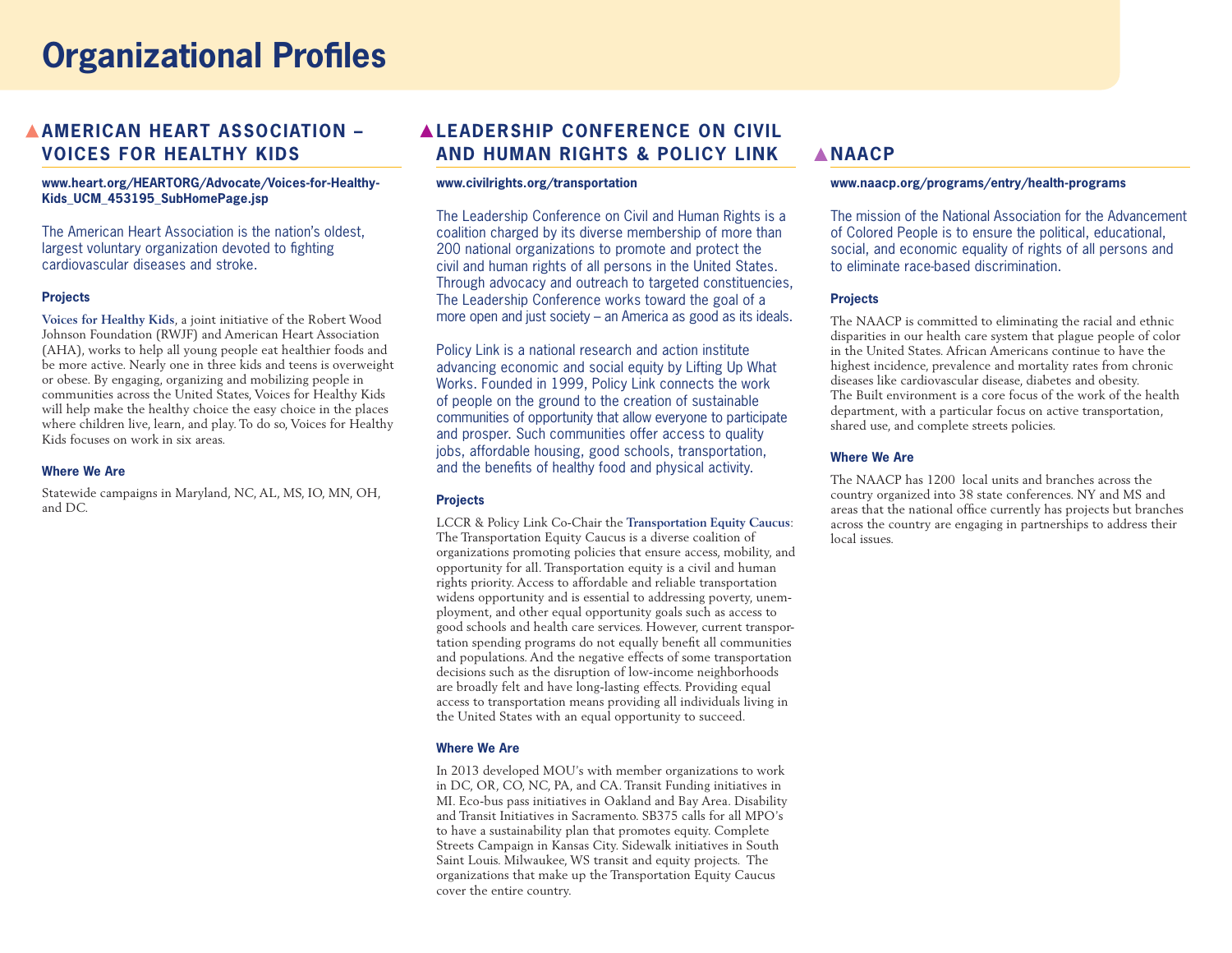# **Organizational Profiles**

## **NATIONAL LEAGUE OF CITIES**

#### **www.healthycommunitieshealthyfuture.org/about-us/ the-national-league-of-cities**

The National League of Cities (NLC) is dedicated to helping city leaders build better communities. NLC is a resource and advocate for 19,000 cities, towns and villages, representing more than 218 million Americans.

#### **Projects**

*Let's Move!* **Cities, Towns and Counties (LMCTC):** Launched by First Lady Michelle Obama in 2010, LMCTC calls upon local elected officials to adopt long-term, sustainable and holistic approaches to addressing childhood obesity. Local elected officials who sign up as an LMCTC site are willing to commit to five goals which are intended to improve the health of local constituents. The National League of Cities (NLC) is working in partnership with the U.S. Department of Health and Human Services (HHS) on LMCTC.

**Health Disparities Learning Collaborative:** This collaborative will help local elected officials, their staff, and their community partners deepen their understanding of obesity-related health disparities as well as the underlying causes of these disparities. Cities invited to participate as pilot cities will focus on increasing access to high-quality, affordable foods and increasing physical activity by improving the built environment. Pilot cities will receive support from NLC to develop a blueprint for local action, access to national experts and resources, and opportunities to participate in cross-site meetings and peer-learning activities. For more information on the collaborative, contact Alyia Smith-Parker at smith-parker@nlc.org or Tracy Wiedt at wiedt@nlc.org.

#### **Where We Are**

455 cities and towns have committed to the LMCTC goals, including 210 cities, towns and counties who are working on strategies for walking and biking to school or work, including SR2S. NLC's Health Disparities Learning Collaborative will be piloted in eight cities (to be named), representing a diverse group of population sizes, population make-up, and regional locations.

## **ASAFE ROUTES TO SCHOOL NATIONAL PARTNERSHIP**

#### **www.saferoutespartnership.org**

The Safe Routes to School National Partnership is a nonprofit organization that improves the quality of life for kids and communities by promoting active, healthy lifestyles and safe infrastructure that supports bicycling and walking. We advance policy change; catalyze support for safe, active and healthy communities with a network of more than 700 partner organizations; and we share our deep expertise at national, state and local levels with those who are helping propel our mission forward. Founded in 2005, the Safe Routes to School National Partnership's mission is to advance safe walking and bicycling to and from schools, and in daily life, to improve the health and well-being of America's children and to foster the creation of livable, sustainable communities.

#### **Projects**

The Safe Routes to School National Partnership's state network project advances policy reform by providing technical assistance to all 50 states and through coalitions lead by the National Partnership in seven states: California, Florida, Mississippi, New Jersey, North Carolina, Ohio, and Tennessee. With the support of the Robert Wood Johnson Foundation the state network project builds networks and leads policy change to secure funding for street-scale improvements (e.g., bicycle lanes and sidewalks) and advance Complete Streets and shared use agreements, with a focus on underserved communities.

The regional network project works to advance policy in several major metropolitan areas, including Atlanta, Denver, Northern California, Southern California, the Pacific Northwest, and Washington, DC. With support from Kaiser Permanente, the regional network project builds networks of organizations, fosters stronger relationships with regional government bodies, leverages resources for walking and bicycling initiatives through policies and Regional Transportation Plans and promotes improved transportation infrastructure.

#### **Where We Are**

The National Partnership leads state networks in California, Florida, Mississippi, New Jersey, North Carolina, Ohio, and Tennessee, and regional networks in Atlanta, Denver, Northern California, Southern California, the Pacific Northwest, and Washington, DC. The National Partnership also provides technical assistance in all 50 states.

## **ATHE LEAGUE OF AMERICAN BICYCLISTS**

#### **www.bikeleague.org/equity**

The League represents bicyclists in the movement to create? safer roads, stronger communities, and a bicyclefriendly America. Through information, advocacy and promotion, we work to celebrate and preserve the freedom cycling brings to our members everywhere.

#### **Projects**

The goal of the League of American Bicyclists is to make bicycling safe and comfortable for people of all ages in all communities, but we recognize that youth, women and people of color are underrepresented in many bike advocacy efforts and local transportation decisions. Equity issues have been a source of discussion in the bicycle movement for many years. However, there has been a lack of dedicated staff capacity, direct knowledge, and guidance from local leaders of color in engaging in a sustained, strategic dialogue about these issues. Currently there are few resources to address disparities on the ground and equity as it relates specifically to bicycle advocacy.

#### **Where We Are**

Has foot prints nationally but social justice focused work and equity projects occurring in Portland, OR Minneapolis/St.Paul, NYC, NJ, DC, LA. Organizations working on internal equity policies are in Atlanta, Oakland, and New Orleans.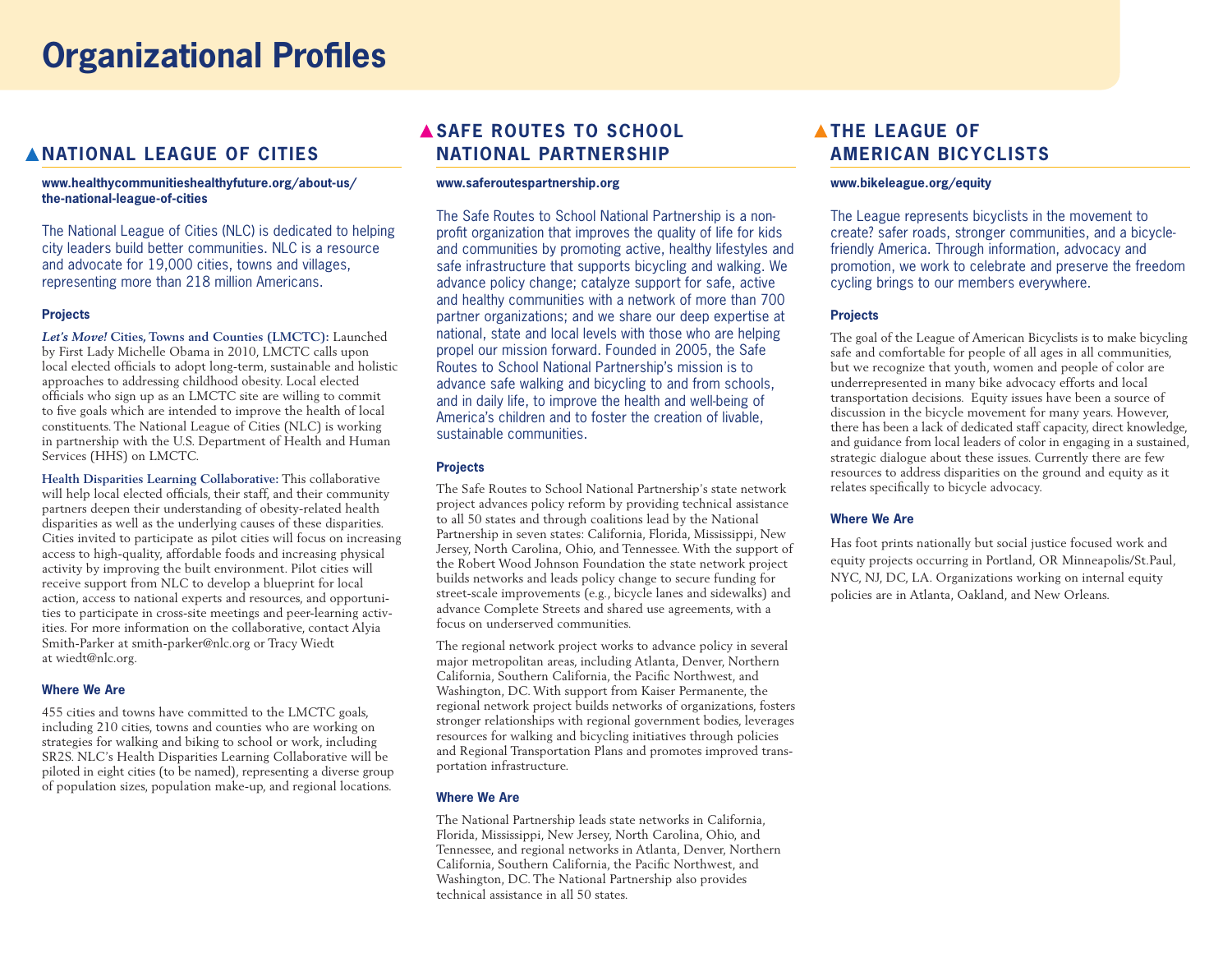## **A THE TRUST FOR PUBLIC LAND**

#### **www.tpl.org**

The Trust for Public Land works to protect the places people care about and to create close-to-home parks—particularly in and near cities, where 85 percent of Americans live. Our goal is to ensure that every child has easy access to a safe place to play in nature. We also conserve working farms, ranches, and forests; lands of historical and cultural importance; rivers, streams, coasts, and watersheds; and other special places where people can experience nature close at hand.

#### **Projects**

For the 80 percent of Americans who live in or near a city, neighborhood parks offer the closest connection to nature. Yet, today there is only 1 park for every 3,000 people in America. As a result, an entire generation is growing up disconnected from nature and the outdoors, missing out on the fun, fitness, and relaxation that parks provide. In park-poor neighborhoods, children play in streets, alleyways, or vacant lots instead of on grassy meadows or soccer fields. Or they simply stay inside—a national crisis of inactivity that has contributed to higher rates of obesity, diabetes, asthma, anxiety, and depression.

#### **Where We Are**

NY, NJ, LA, Philadelphia, Cleveland, Chicago, Denver, San Francisco, Atlanta, New Orleans, Minneapolis. Areas of improvement: Boston, Austin, Baltimore, Atlanta, DC

## **APROFESSOR LOWE**

#### **www.tsu.edu/academics/colleges\_\_schools/publicaffairs/ faculty/cv/lowe\_jeffrey\_CV\_2013\_02.pdf**

Jeffrey S. Lowe is Associate Professor of Urban Planning and Environmental Policy in the Barbara Jordan-Mickey Leland School of Public Affairs at Texas Southern University. Professor Lowe has held previous faculty positions at Columbia University, University of Memphis, Florida State University and Jackson State University, respectively. Also, he has worked as a consultant and researcher, and provided national leadership in the planning profession having served as chairperson of the Planning and the Black Community Division of the American Planning Association. Currently, Professor Lowe is Co-Chair of the Planners of Color Interest Group of the Association of Collegiate Schools of Planning.

#### **Projects**

Black and Latino communities in Houston experience disparities in the built environment and the the Wards in which they live have room for growth. Particularly, in the area where Texas Southern University is located where there are signs for bike paths but not actually paths. There are a number of biking groups on the ground but lack an equity lens. Houston is the fourth largest city in the nation but one of the lowest in terms of density.

#### **Where We Are**

Houston

## **WISCONSIN BIKE FED**

#### **www.wisconsinbikefed.org/about**

The Bike Fed is a growing nonprofit organization that represents thousands of members and the interests of the 2.5 million residents and visitors who ride bikes in Wisconsin every year, occasional recreational riders, hardcore racers, mountain bikers, commuters and everyone in between. We are the only state organization that looks out for the interests of everyone who rides a bike, no matter their area interest or experience.

#### **Projects**

Wide range of partner organizations working across the state such as, Healthier Wisconsin Partnership Program (HWPP) Medical College of Wisconsin, Community-Academic Partnership Fund UW-Madison, Brico Fund, The Greater Milwaukee Foundation, and the Helen Bader Foundation. The leadership of the organizations leading efforts lacks diversity but has opportunity for growth. Working on strategic outreach to communities that can benefit the most from their initiatives.

#### **Where We Are**

Efforts statewide in Wisconsin. Milwaukee specifically.